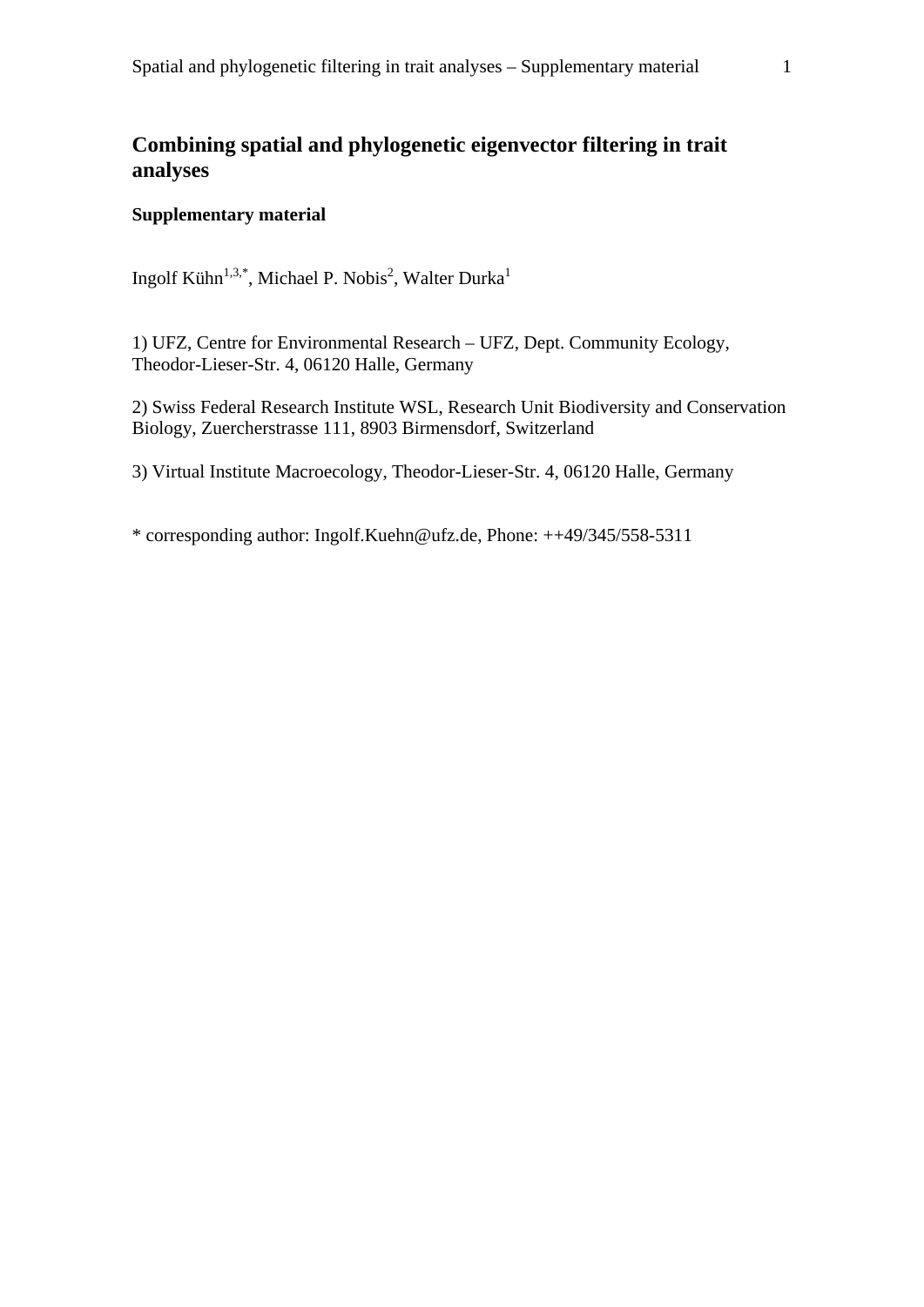## **Supplementary Material:**

Table S1: Correlation matrix of eigenvectors selected by spatial and spatio-phylogenetic (spatio-phylo) filtering. Absolute values greater than 0.2 are indicated in bold, those smaller than 0.1 in grey.

|         |                 | spatio-phylo<br><b>P4</b><br>P <sub>3</sub><br>P <sub>5</sub><br>P <sub>147</sub><br>P27<br>P94 |                 |          |             |          |          |
|---------|-----------------|-------------------------------------------------------------------------------------------------|-----------------|----------|-------------|----------|----------|
|         | Filter          |                                                                                                 |                 |          |             |          |          |
|         | S <sub>3</sub>  | $-0.139$                                                                                        | $-0.093$        | (1.209)  | 0.288       | 0.039    | (0.010)  |
|         | S <sub>49</sub> | $-0.085$                                                                                        | $-0.043$        | $-0.035$ | (1010       | ( ) ( )  | 0.050    |
|         | S <sub>8</sub>  | 0.081                                                                                           | $-0.005$        | $-0.095$ | $-()$ .() 1 | $-0.097$ | 0.012    |
|         | S35             | $-0.081$                                                                                        | $-0.037$        | $-0.075$ | 0.046       | $-0.089$ | $-0.044$ |
| spatial | S <sub>57</sub> | 0.080                                                                                           | $-0.022$        | $-0.053$ | (1170)      | $-0.134$ | 0.020    |
|         | S <sub>10</sub> | 0.023                                                                                           | ( ) ( ) ( ) ( ) | 0.052    | $-0.035$    | 0.065    | $-0.010$ |
|         | S <sub>40</sub> | 0.045                                                                                           | 0.061           | $-0.044$ | $-(1)(0)$   | $-0.003$ | 0.018    |
|         | S <sub>51</sub> | 0.075                                                                                           | $-0.100$        | 0.051    | 0.084       | $-0.101$ | 0.062    |
|         | S <sub>17</sub> |                                                                                                 | 066             | -0.085   | -0.074      | -0.033   |          |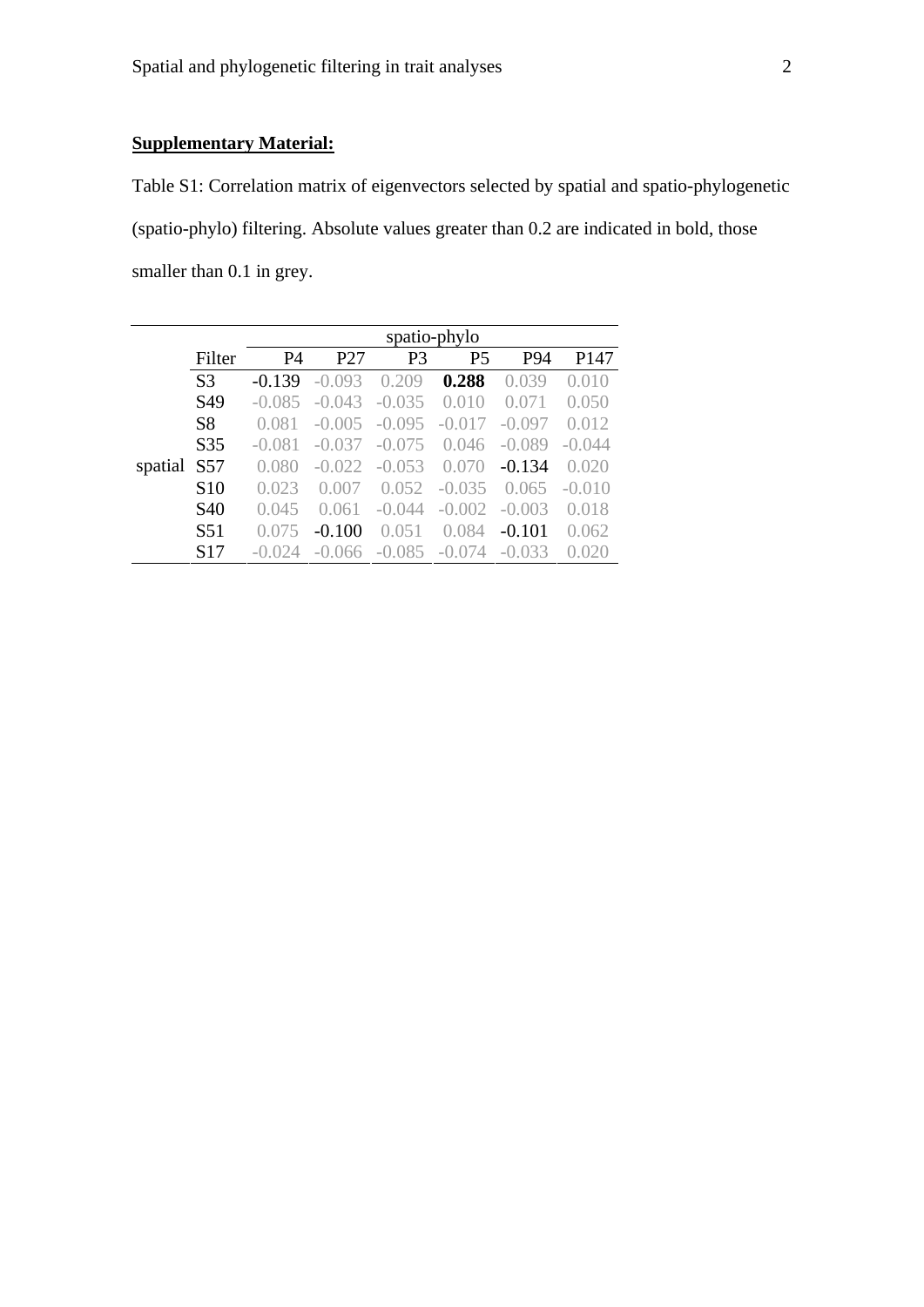Table S2: Correlation matrix of eigenvectors for combining spatial and spatially structured phylogenetic (spatio-phylo) filters in one model (both). Due to the lacking correlations between orthogonal spatial or orthogonal spatio-phylogentic filters, these values are not shown. Absolute values smaller than 0.1 in grey.

|         |        | spatio-phylo |         |          |             |  |  |
|---------|--------|--------------|---------|----------|-------------|--|--|
|         | Filter | P32          | P45     | PЛ       |             |  |  |
| spatial | S3     | $-0.178$     | (1)(56) | $-0.139$ | $-()$ ()93  |  |  |
|         | S35    | (1114)       | ( ) ( ) | (1)(81)  | $-() (137)$ |  |  |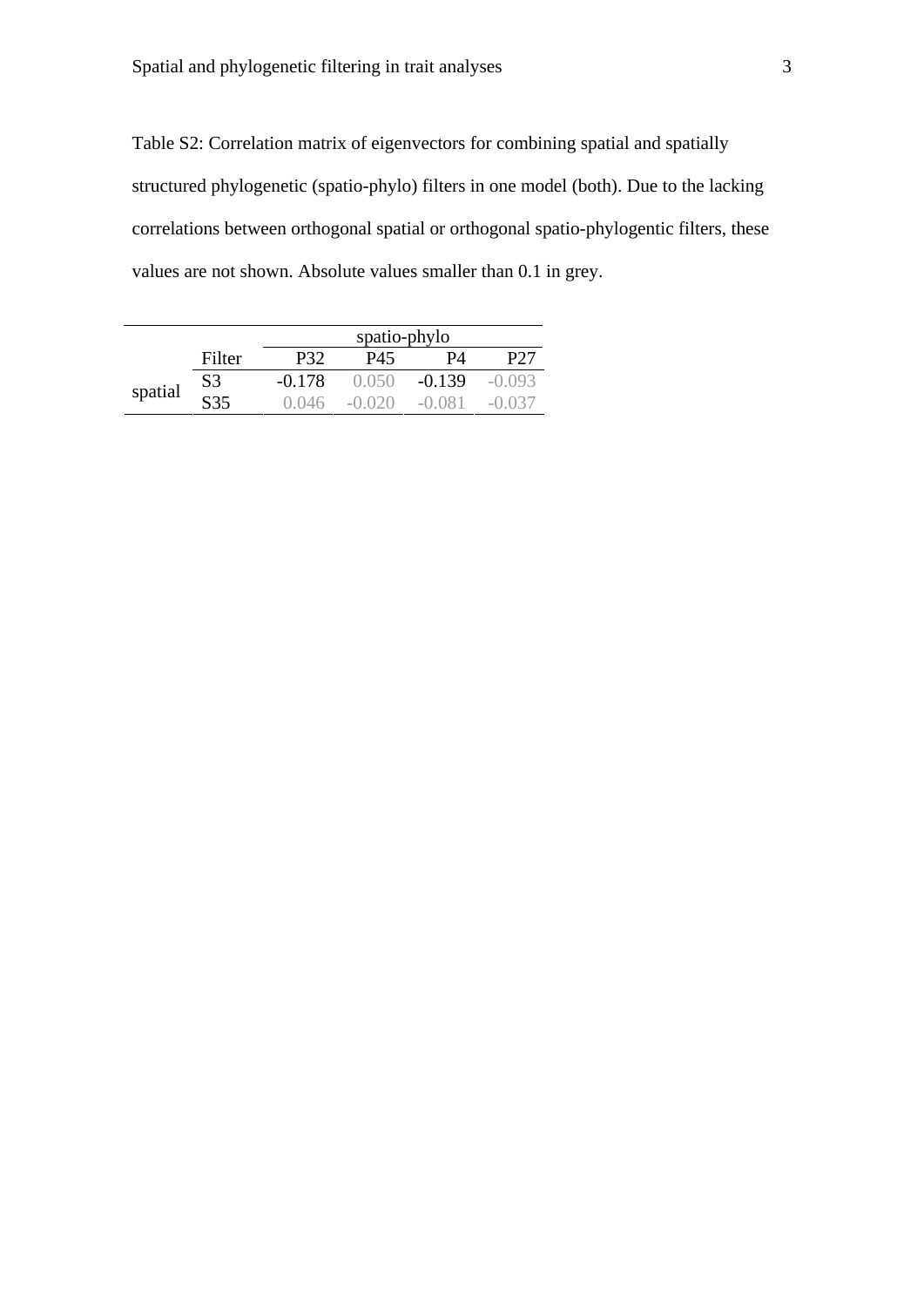|                | Β<br>A<br><b>BB</b><br>Bł |                |                |                |                |                |            |            |
|----------------|---------------------------|----------------|----------------|----------------|----------------|----------------|------------|------------|
|                |                           | AB<br>2        | 3              |                | BB.            |                | 5          | BBB        |
| Species\Branch | A                         | AA             | AB             | B              | <b>BA</b>      | <b>BB</b>      | <b>BBA</b> | <b>BBB</b> |
| Species 1      | 1                         | 1              | 0              | $\overline{0}$ | $\overline{0}$ | $\overline{0}$ | 0          | 0          |
| Species 2      | 1                         | $\overline{0}$ | 1              | 0              | 0              | 0              | 0          | 0          |
| Species 3      | 0                         | $\overline{0}$ | $\overline{0}$ | 1              | 1              | $\Omega$       | 0          | 0          |
| Species 4      | 0                         | 0              | 0              | 1              | 0              | 1              | 1          | 0          |
| Species 5      | 0                         | 0              | $\overline{0}$ | 1              | 0              | $\mathbf 1$    | ∩          | 1          |

Figure S1: Representation of a binary phylogenetic tree in a species by phylogenetic branch matrix, using phylogenies in CAIC format, i.e. different letters represents different branches at each node.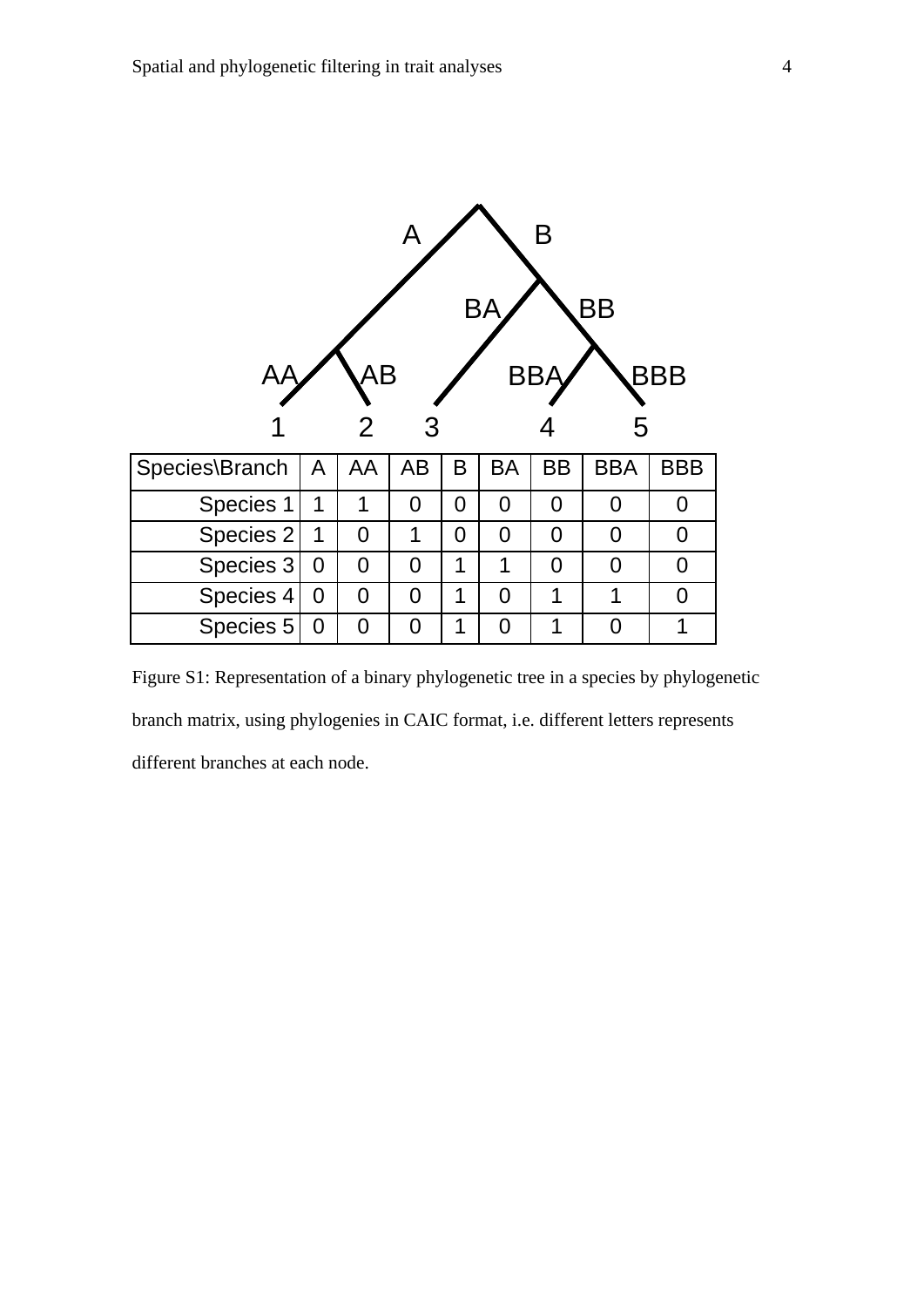

Figure S2 Moran's *I* correlograms of residual autocorrelation of the different models explaining average onset of flowering in Switzerland: no filters (a), spatial filters (b), spatially structured phylogenetic filters (c), both filters simultaneously (d), residuals of pure phylogenetic filters on the traits (e) and sequential phylogenetic and spatial filtering (f); see methods for details. Significant coefficients are depicted as closed circles (P <0.05; in black after Bonferroni correction, in grey without correction), insignificant autocorrelation as open circles.